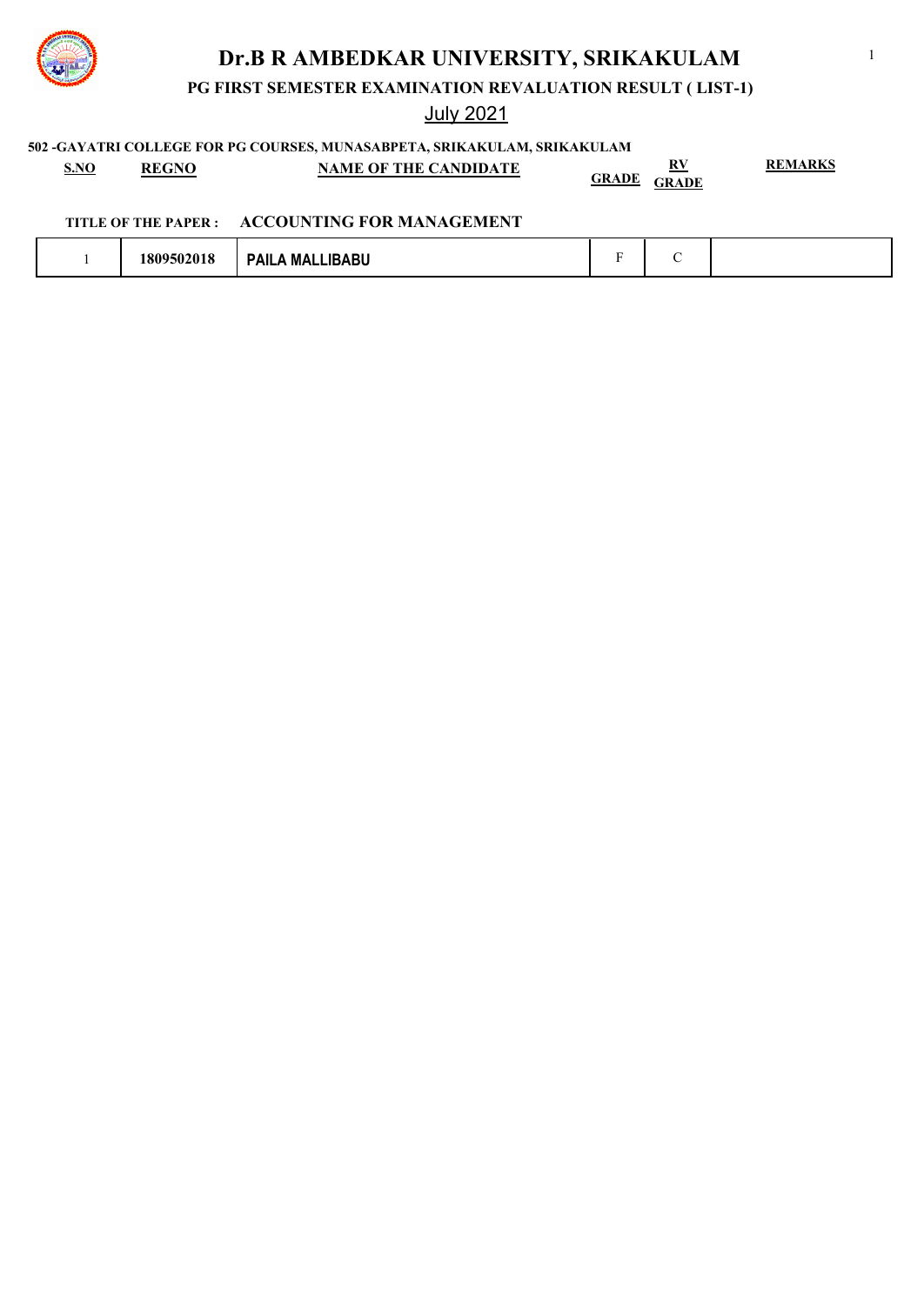**PG FOURTH SEMESTER EXAMINATION REVALUATION RESULT ( LIST-1)**

## July 2021

**503 -GAYATRI PG COLLEGE, MUNASABPETA, MUNASABPETA S.NO REGNO NAME OF THE CANDIDATE RV GRADE GRADE REMARKS TITLE OF THE PAPER : PROPERTIES AND CHARACTERIZATION OF MATERIALS** 2 **1054503006 KRISHNAVENI YARAGALLA** F C **TITLE OF THE PAPER : Organic synthesis and Disconnection Approach** 1 **1955503037 SIPPADA MOULIKA** F B+



## 2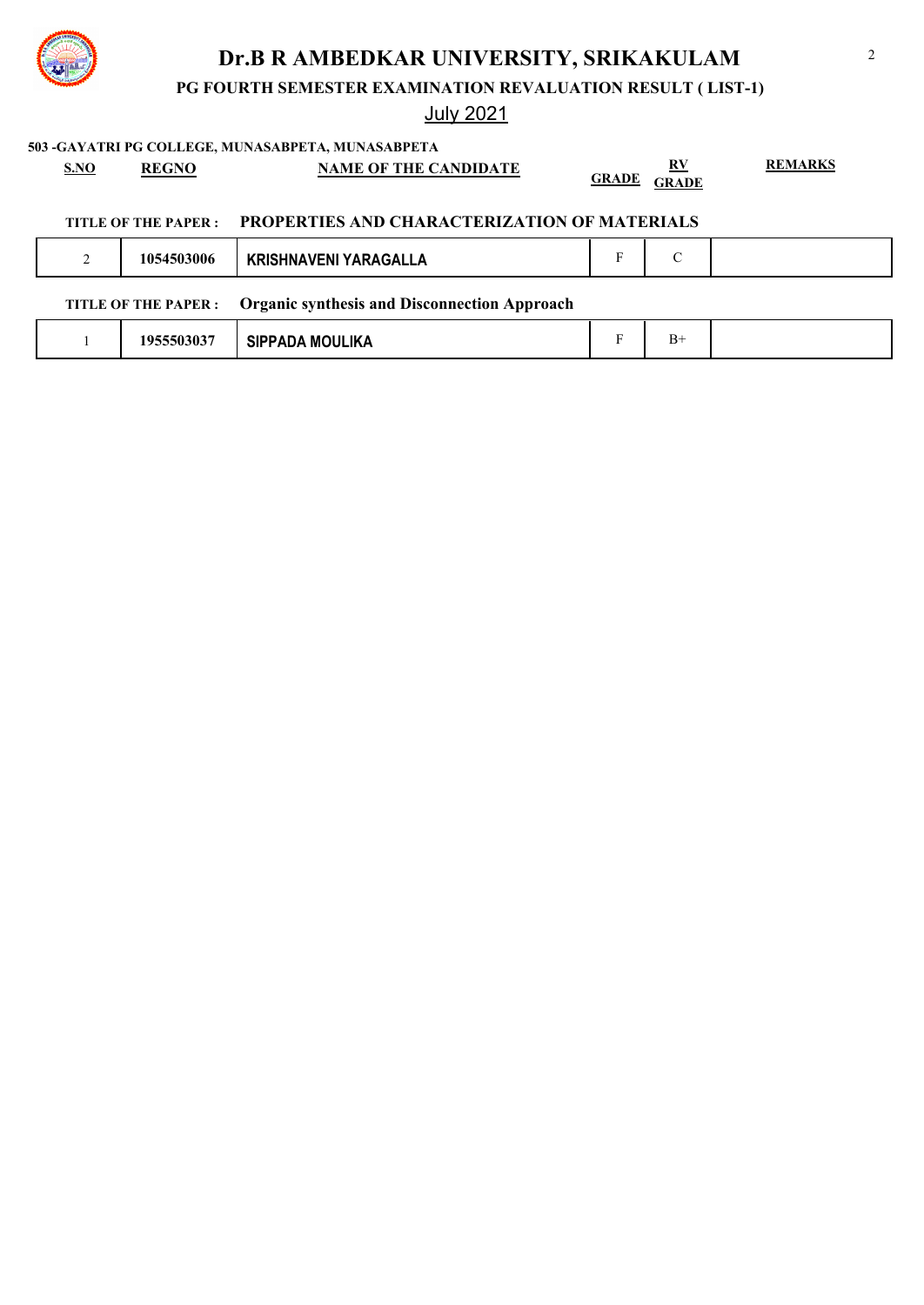

# July 2021

**504 -GOVT. PG COLLEGE (MEN), SRIKAKULAM, SRIKAKULAM**

| <b>S.NO</b> | <b>REGNC</b> | <b>NAME OF THE CANDIDATE</b> | DV.<br><b>GRADE</b><br><b>GRADE</b> | <b>REMARKS</b> |
|-------------|--------------|------------------------------|-------------------------------------|----------------|
|-------------|--------------|------------------------------|-------------------------------------|----------------|

| $\mathcal{D}$<br>∠ | 2055504022 | <b>TAMMINENI BALAKRISHNA</b> | В |  |
|--------------------|------------|------------------------------|---|--|
|                    | 1955504026 | <b>SASUBILLI VENKATESH</b>   | B |  |
| 4                  | 1955504009 | <b>KANAKAM CHANDINI DEVI</b> | С |  |
|                    | 2055504015 | <b>PAIDI RAMACHANDRA RAO</b> | C |  |

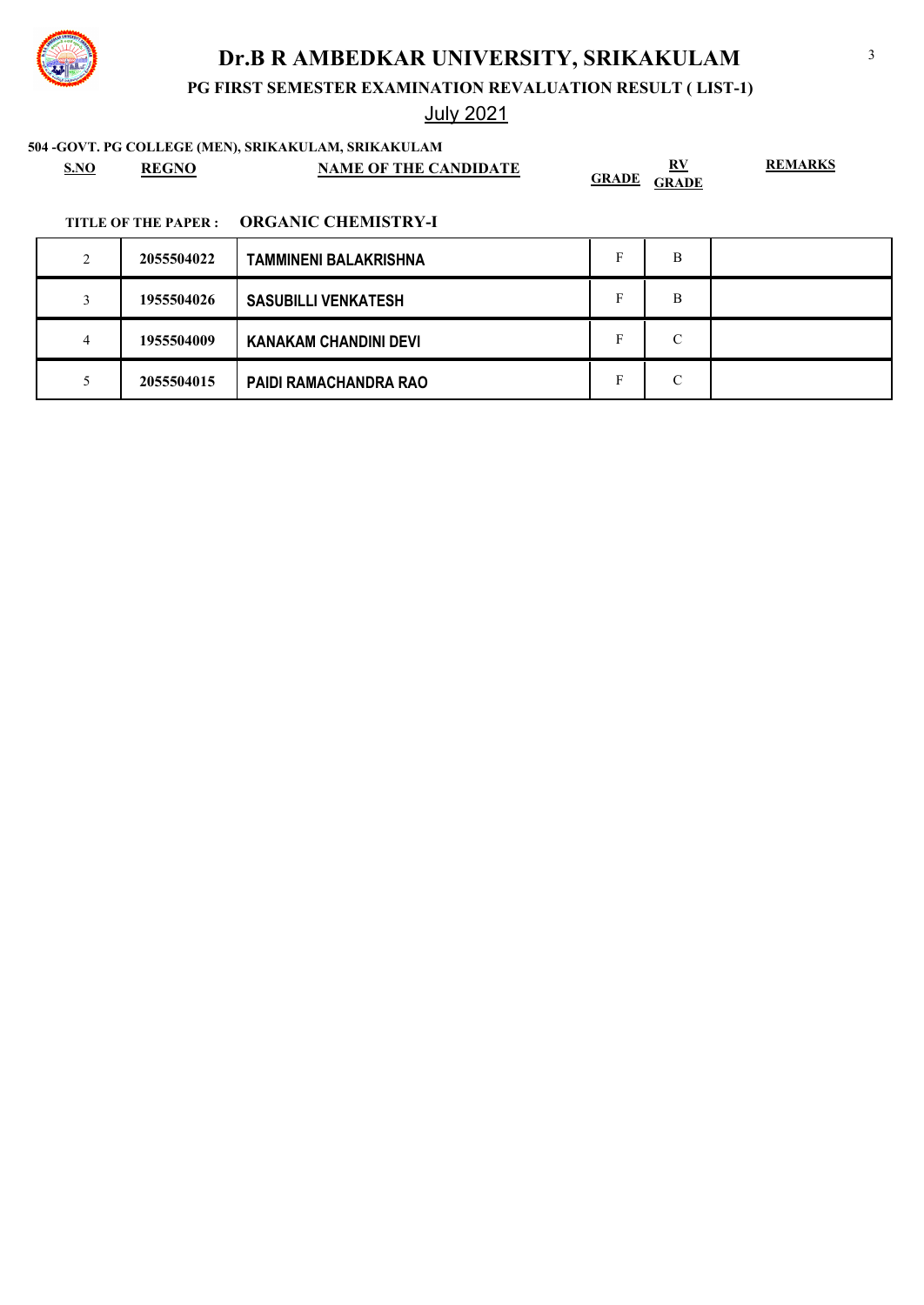

**PG FIRST SEMESTER EXAMINATION REVALUATION RESULT ( LIST-1)**

July 2021

**505 -ADITYA PG COLLEGE, SRIKAKULAM, SRIKAKULAM**

| <b>S.NO</b> | <b>REGNO</b> | <b>NAME OF THE CANDIDATE</b> | RV<br><b>GRADE</b><br><b>GRADE</b> | <b>REMARKS</b> |
|-------------|--------------|------------------------------|------------------------------------|----------------|
|             |              |                              |                                    |                |

|  | 2055505011 | <br>i Jayalakshmi<br>.<br>peagr<br>alul |  | ш<br><u>.</u> |  |
|--|------------|-----------------------------------------|--|---------------|--|
|--|------------|-----------------------------------------|--|---------------|--|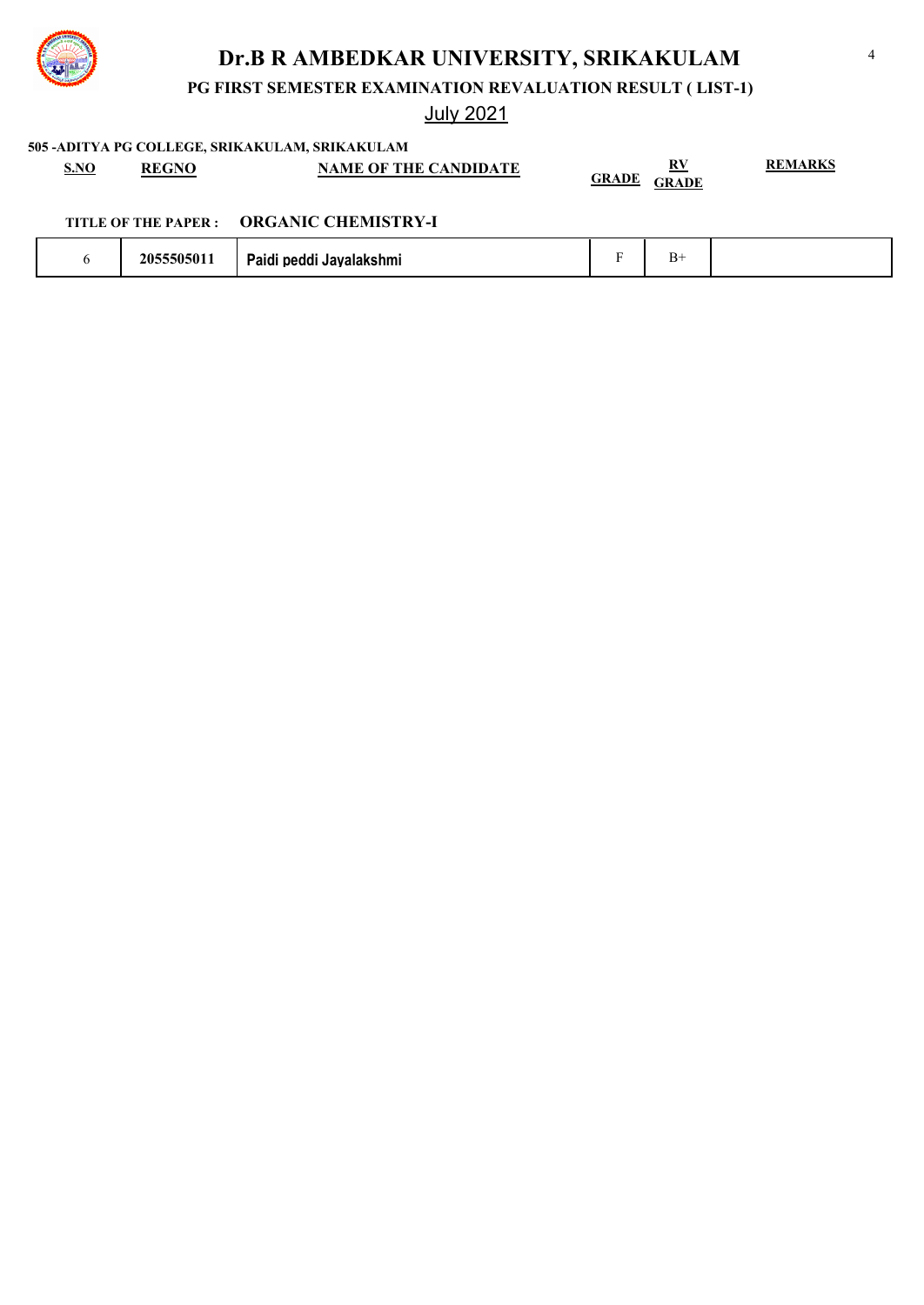

**PG FIRST SEMESTER EXAMINATION REVALUATION RESULT ( LIST-1)**

July 2021

**508 -SSR COLLEGE SRIKAKULAM, SRIKAKULAM**

| <b>S.NO</b> | RECNO | <b>NAME OF THE CANDIDATE</b> | <u>RV</u>                    | <b>REMARKS</b> |
|-------------|-------|------------------------------|------------------------------|----------------|
|             |       |                              | <u>GRADE</u><br><b>GRADE</b> |                |

|  | 2055508003 | JOHN<br><b>JINC</b> |  | $B+$ |  |
|--|------------|---------------------|--|------|--|
|--|------------|---------------------|--|------|--|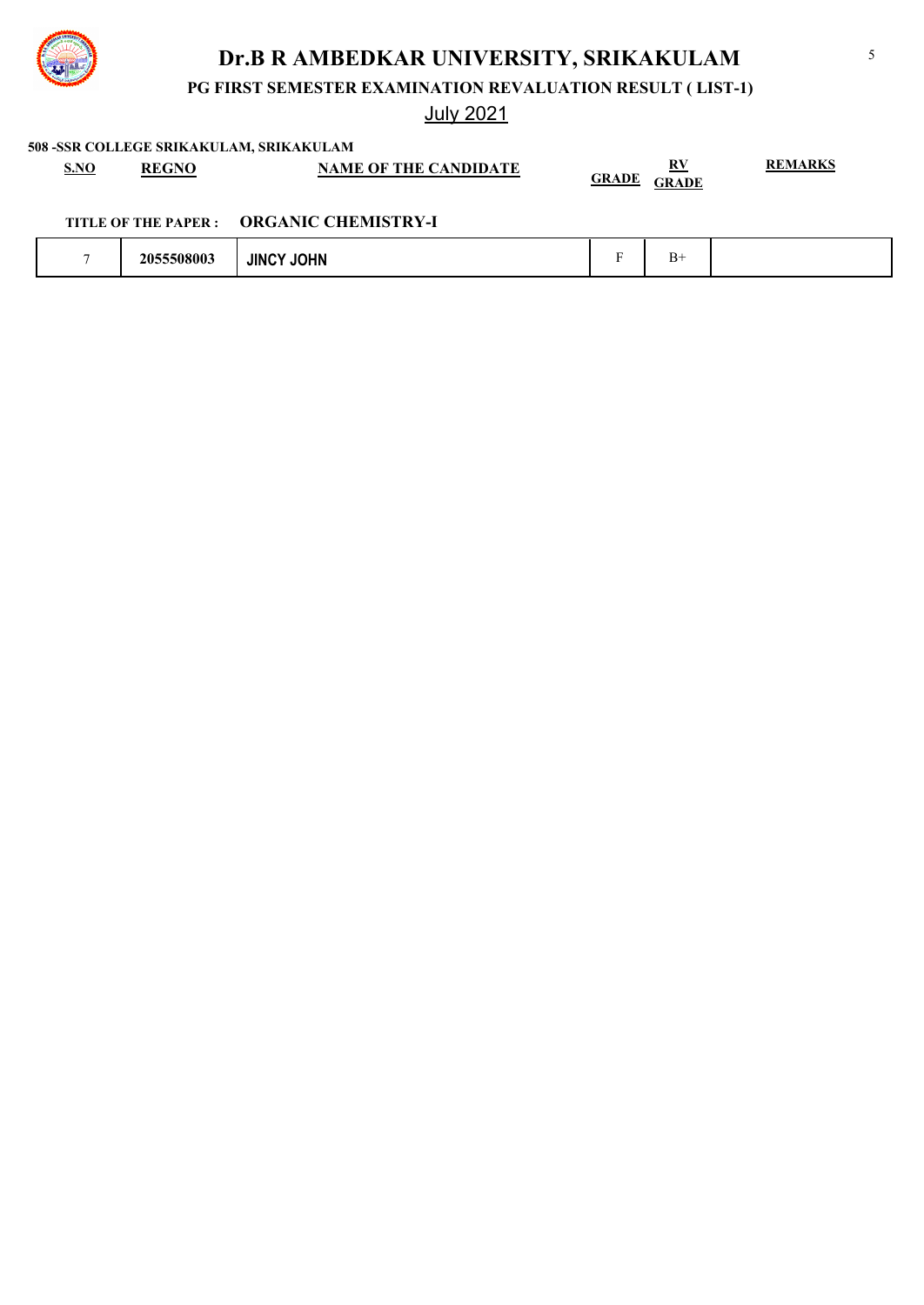

**PG FIRST SEMESTER EXAMINATION REVALUATION RESULT ( LIST-1)**

July 2021

### **509 -GOVERNMENT COLLEGE FOR WOMEN, SRIKAKULAM, SRIKAKULAM**

| <b>S.NO</b> | <b>REGNO</b>         | <b>NAME OF THE CANDIDATE</b>         | <b>GRADE</b> | $\mathbf{R} \mathbf{V}$<br><b>GRADE</b> | <b>REMARKS</b> |
|-------------|----------------------|--------------------------------------|--------------|-----------------------------------------|----------------|
|             | TITLE OF THE PAPER : | <b>BIOSYSTEMATICS &amp; TAXONOMY</b> |              |                                         |                |
|             | 2066509003           | <b>BURELLI PRAMEELA</b>              | F            | A                                       |                |
| <b>S.NO</b> | <b>REGNO</b>         | <b>NAME OF THE CANDIDATE</b>         | <b>GRADE</b> | <u>RV</u><br><b>GRADE</b>               | <b>REMARKS</b> |

### **TITLE OF THE PAPER : CELL PHYSIOLOGY AND TOXICOLOGY**

| 6509011<br><b>1966</b><br>laiani<br>V.Rajdill |  | Δ<br>. . |  |
|-----------------------------------------------|--|----------|--|
|-----------------------------------------------|--|----------|--|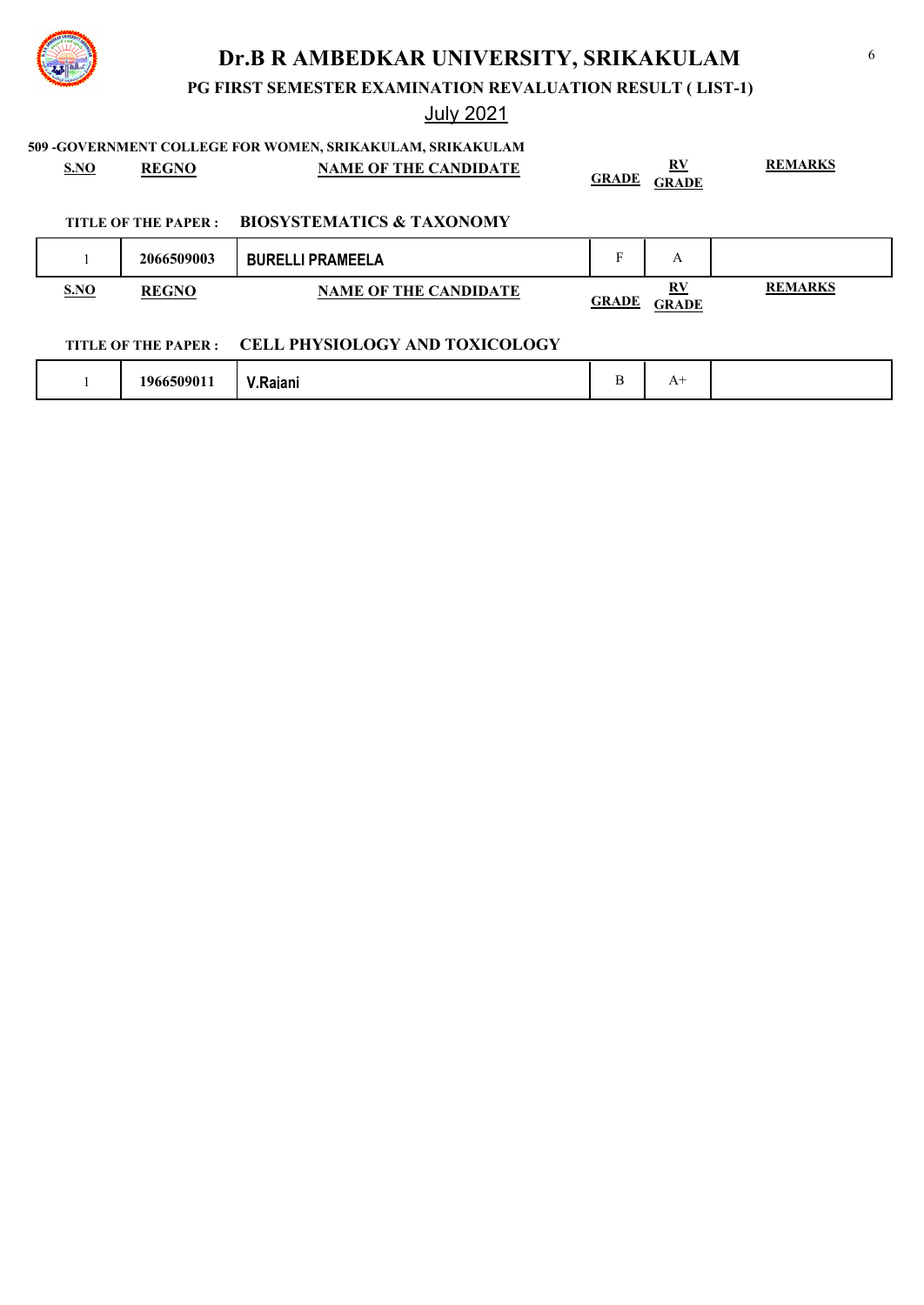

**PG FOURTH SEMESTER EXAMINATION REVALUATION RESULT ( LIST-1)**

# July 2021

**676 -MPR LAW COLLEGE SRIKAKULAM, SRIKAKULAM**

| <b>CONSTITUTIONAL LAW -II</b><br>TITLE OF THE PAPER :<br>F<br>1913676001<br>D<br><b>ANBURAJAN P</b><br>TITLE OF THE PAPER : LAW OF CRIMES-I (IPC) | SNO | <b>REGNO</b> | <b>NAME OF THE CANDIDATE</b> | <b>GRADE</b> | <u>RV</u><br><b>GRADE</b> | <b>REMARKS</b> |
|---------------------------------------------------------------------------------------------------------------------------------------------------|-----|--------------|------------------------------|--------------|---------------------------|----------------|
|                                                                                                                                                   |     |              |                              |              |                           |                |
|                                                                                                                                                   |     |              |                              |              |                           |                |
|                                                                                                                                                   |     |              |                              |              |                           |                |
| No Change (Fail)<br>F<br>F<br>1913676001<br><b>ANBURAJAN P</b>                                                                                    |     |              |                              |              |                           |                |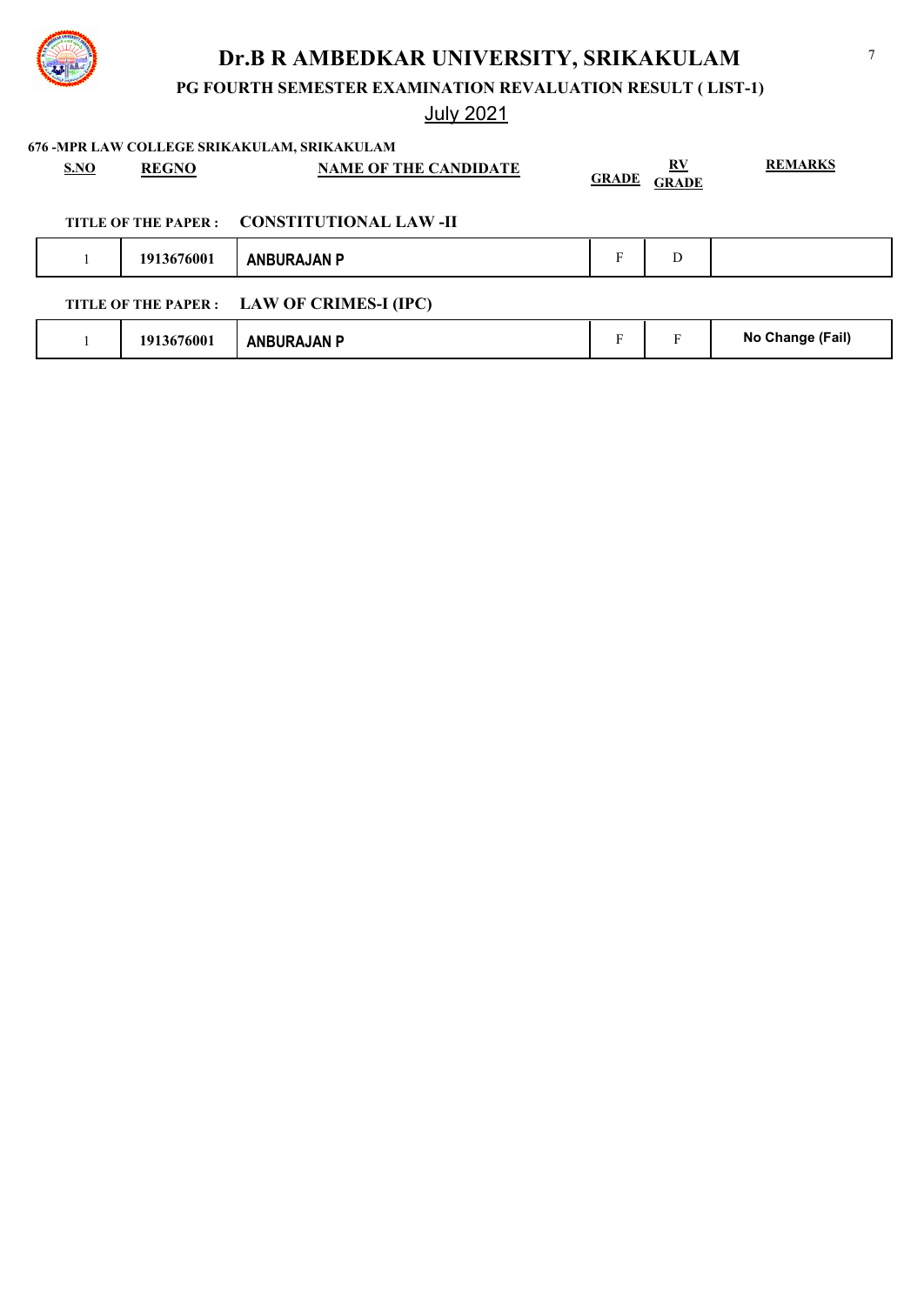

**PG FIRST SEMESTER EXAMINATION REVALUATION RESULT ( LIST-1)**

July 2021

**909 -DR B R AMBEDKAR UNIVERSITY COLLEGE, SRIKAKULAM**

| <u>S.NO</u> | <b>REGNO</b>         | 707 -DR D R AMDEDIVAR VIII I ERSH I COLLEUL, SRIKARULAM<br><b>NAME OF THE CANDIDATE</b> | <b>GRADE</b> | RV<br><b>GRADE</b> | <b>REMARKS</b> |
|-------------|----------------------|-----------------------------------------------------------------------------------------|--------------|--------------------|----------------|
|             | TITLE OF THE PAPER : | (E) HUMAN RIGHTS EDUCATION                                                              |              |                    |                |
|             | 1911909008           | <b>KRISHNA KUMARI KANITHI</b>                                                           | Е            |                    |                |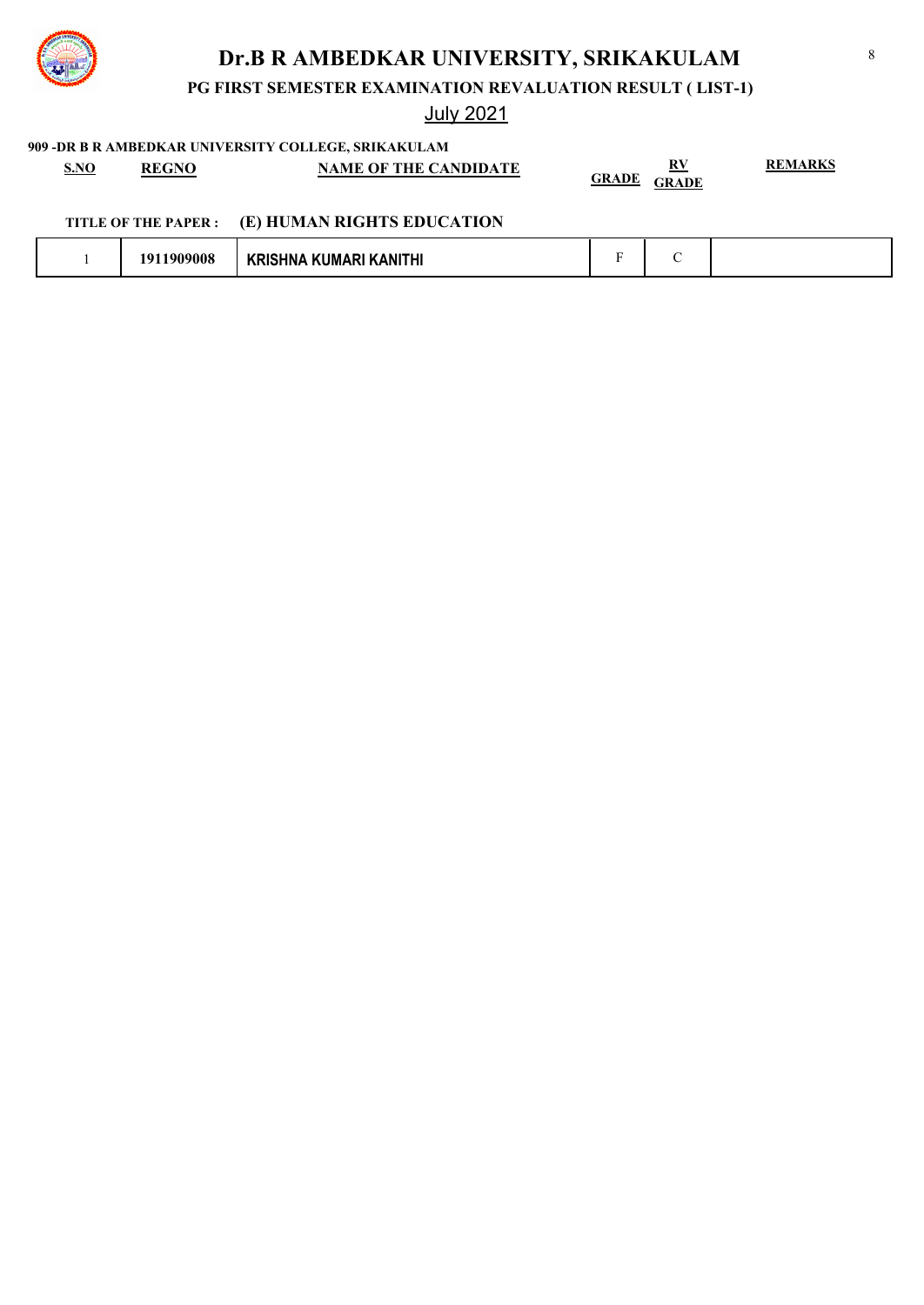**PG FIRST SEMESTER EXAMINATION REVALUATION RESULT ( LIST-1)**

July 2021

**927 -DR B R AMBEDKAR UNIVERSITY COLLEGE, SRIKAKULAM**

| <u>S.NO</u> | <b>REGNO</b> | <b>NAME OF THE CANDIDATE</b> | RV<br>GRADE<br><b>GRADE</b> | <b>REMARKS</b> |
|-------------|--------------|------------------------------|-----------------------------|----------------|
|-------------|--------------|------------------------------|-----------------------------|----------------|

#### **TITLE OF THE PAPER : CELL BIOLOGY**

|                    | 2053927021 | <b>POTNURU SHARMILA</b>        | - | $B+$ |  |
|--------------------|------------|--------------------------------|---|------|--|
| $\mathcal{L}$<br>∠ | 2053927010 | <b>JARUGULLA RAJYA LAKSHMI</b> |   | $B+$ |  |
|                    | 2053927022 | <b>PUNNANA DURGA</b>           | Ð | А    |  |

### **TITLE OF THE PAPER : MICROBIAL PHYSIOLOGY AND GENETICS**

|   | 2053927013 | <b>KUPPILI NIHARIKA</b>        | $B+$ |  |
|---|------------|--------------------------------|------|--|
| ∼ | 2053927010 | <b>JARUGULLA RAJYA LAKSHMI</b> | $B+$ |  |

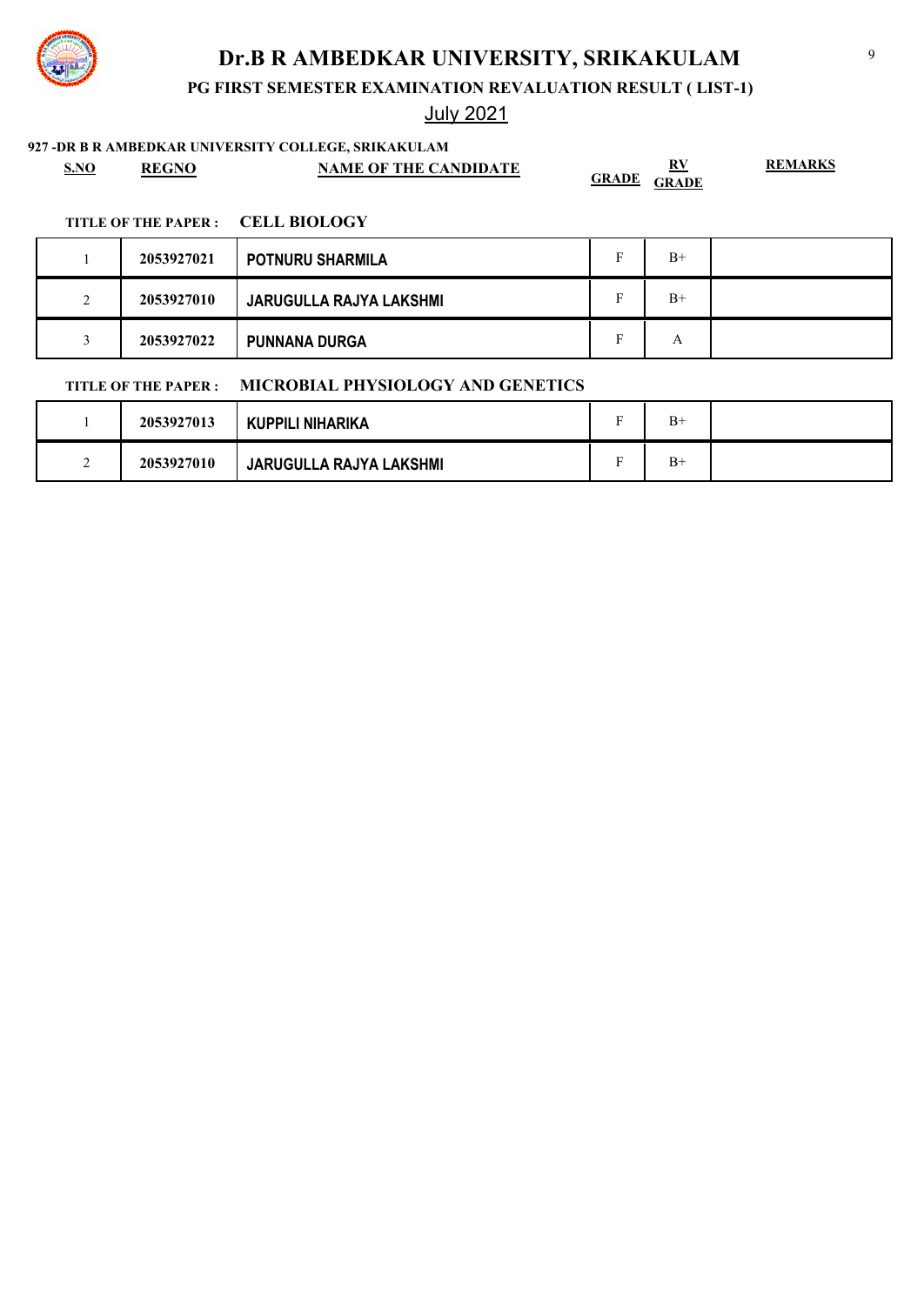**PG FIRST SEMESTER EXAMINATION REVALUATION RESULT ( LIST-1)**

# July 2021

**928 -DR B R AMBEDKAR UNIVERSITY COLLEGE, SRIKAKULAM**

| <b>S.NO</b> | <b>REGNO</b> | <b>NAME OF THE CANDIDATE</b>        | <b>GRADE</b> | RV<br><b>GRADE</b>       | <b>REMARKS</b> |
|-------------|--------------|-------------------------------------|--------------|--------------------------|----------------|
|             |              | TITLE OF THE PAPER : LINEAR ALGEBRA |              |                          |                |
|             | 2057928018   | ILAPANDA DEEPIKA                    | Е            | $B+$                     |                |
| SNO         | <b>REGNO</b> | <b>NAME OF THE CANDIDATE</b>        | <b>GRADE</b> | $\bf RV$<br><b>GRADE</b> | <b>REMARKS</b> |

### **TITLE OF THE PAPER : MEASURE AND INTEGRATION**

| 1857928017<br><b>PANCHIREDDI LIREESHA</b> |  | - | (Fail)<br><b>No Change</b> |
|-------------------------------------------|--|---|----------------------------|
|-------------------------------------------|--|---|----------------------------|

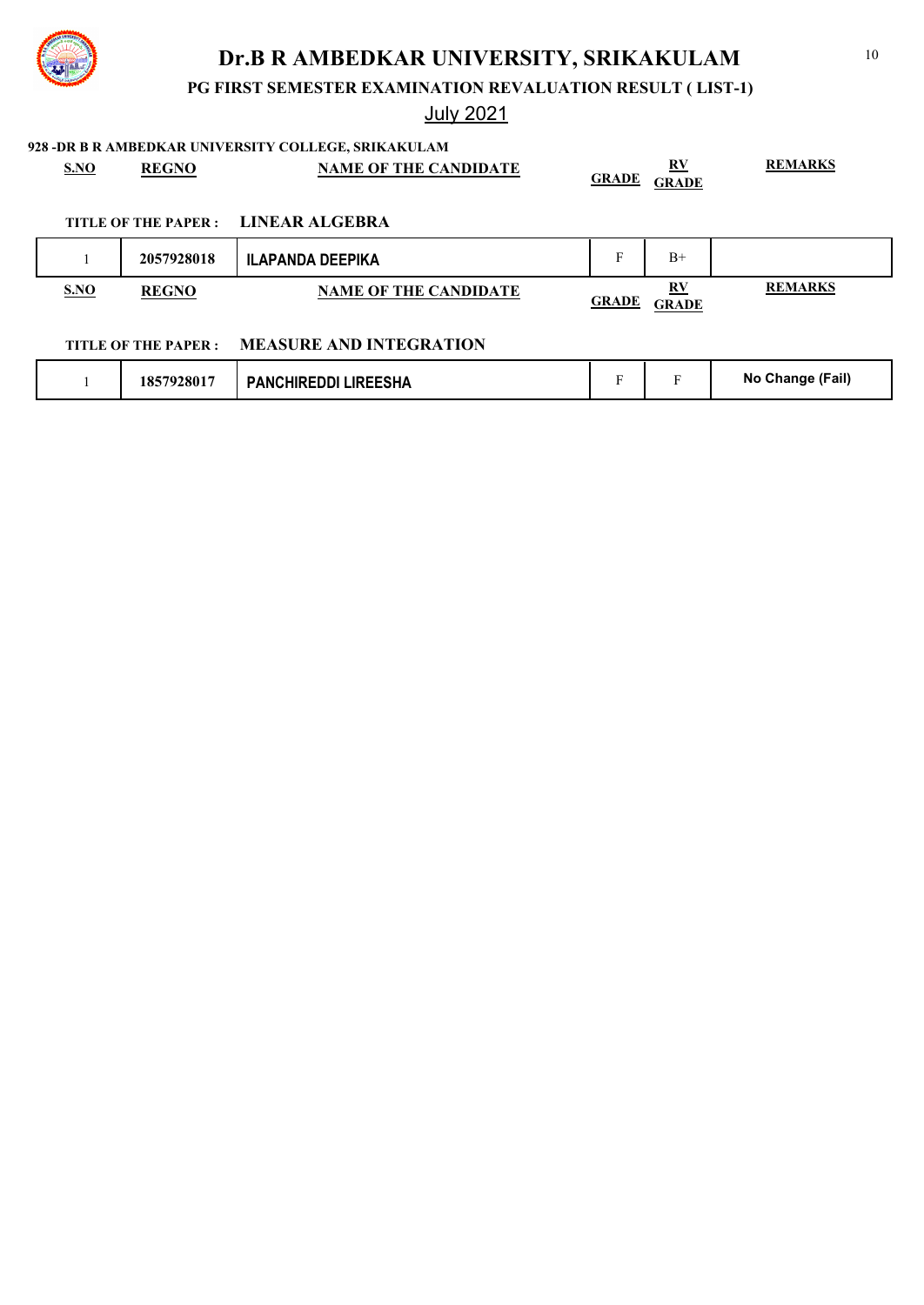

**PG FIRST SEMESTER EXAMINATION REVALUATION RESULT ( LIST-1)**

July 2021

**929 -DR B R AMBEDKAR UNIVERSITY COLLEGE, SRIKAKULAM**

| <b>S.NO</b> | <b>REGNO</b> | <b>NAME OF THE CANDIDATE</b> | DV<br>17. I                  | <b>REMARKS</b> |
|-------------|--------------|------------------------------|------------------------------|----------------|
|             |              |                              | <b>GRADE</b><br><b>GRADE</b> |                |

|  | 2055929009 | <b>SEETARAM</b><br><b>LANA</b><br><b>GAN</b> |  | <u>، س</u> |  |
|--|------------|----------------------------------------------|--|------------|--|
|--|------------|----------------------------------------------|--|------------|--|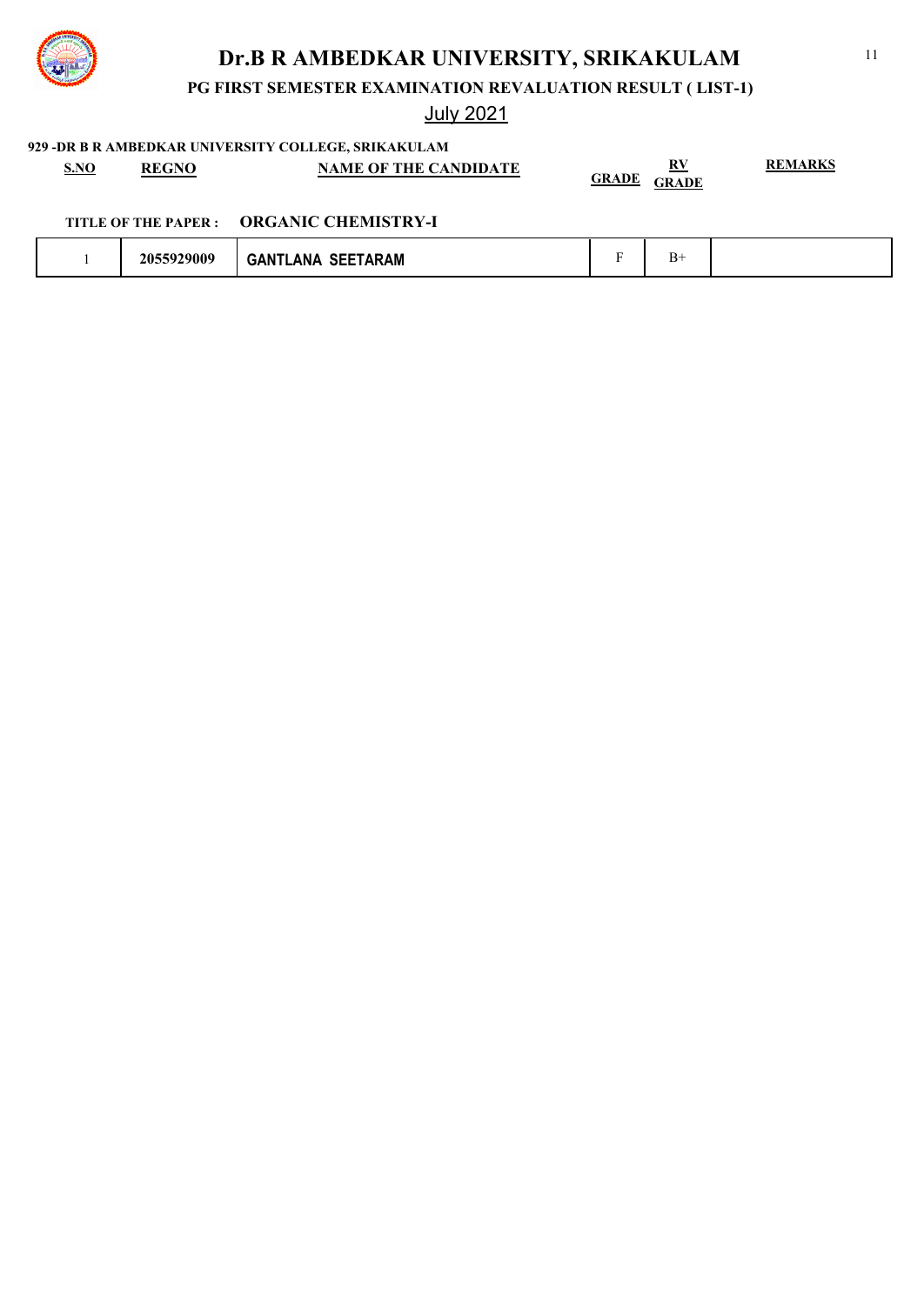**PG FIRST SEMESTER EXAMINATION REVALUATION RESULT ( LIST-1)**

# July 2021

| 933 - DR B R AMBEDKAR UNIVERSITY COLLEGE, SRIKAKULAM |                |                            |                                        |              |                         |                  |
|------------------------------------------------------|----------------|----------------------------|----------------------------------------|--------------|-------------------------|------------------|
|                                                      | <b>S.NO</b>    | <b>REGNO</b>               | <b>NAME OF THE CANDIDATE</b>           | <b>GRADE</b> | $\mathbf{R} \mathbf{V}$ | <b>REMARKS</b>   |
|                                                      |                |                            |                                        |              | <b>GRADE</b>            |                  |
|                                                      |                | <b>TITLE OF THE PAPER:</b> | <b>INTRODUCTORY QUANTUM MECHANICS</b>  |              |                         |                  |
|                                                      |                | 2054933007                 | <b>Budumuru Ramesh</b>                 | F            | $\mathbf{F}$            | No Change (Fail) |
|                                                      |                | TITLE OF THE PAPER :       | <b>MATHEMATICAL METHODS OF PHYSICS</b> |              |                         |                  |
|                                                      |                | 2054933016                 | <b>Landa Geetha</b>                    | F            | $B+$                    |                  |
|                                                      |                | <b>TITLE OF THE PAPER:</b> | <b>ELECTRONIC DEVICES AND CIRCUITS</b> |              |                         |                  |
|                                                      |                | 2054933005                 | Bendi Jhansi Rani                      | F            | $\mathbf{F}$            | No Change (Fail) |
|                                                      | $\overline{2}$ | 2054933007                 | <b>Budumuru Ramesh</b>                 | F            | $\mathcal{C}$           |                  |
|                                                      | 3              | 2054933016                 | Landa Geetha                           | F            | $\mathcal{C}$           |                  |